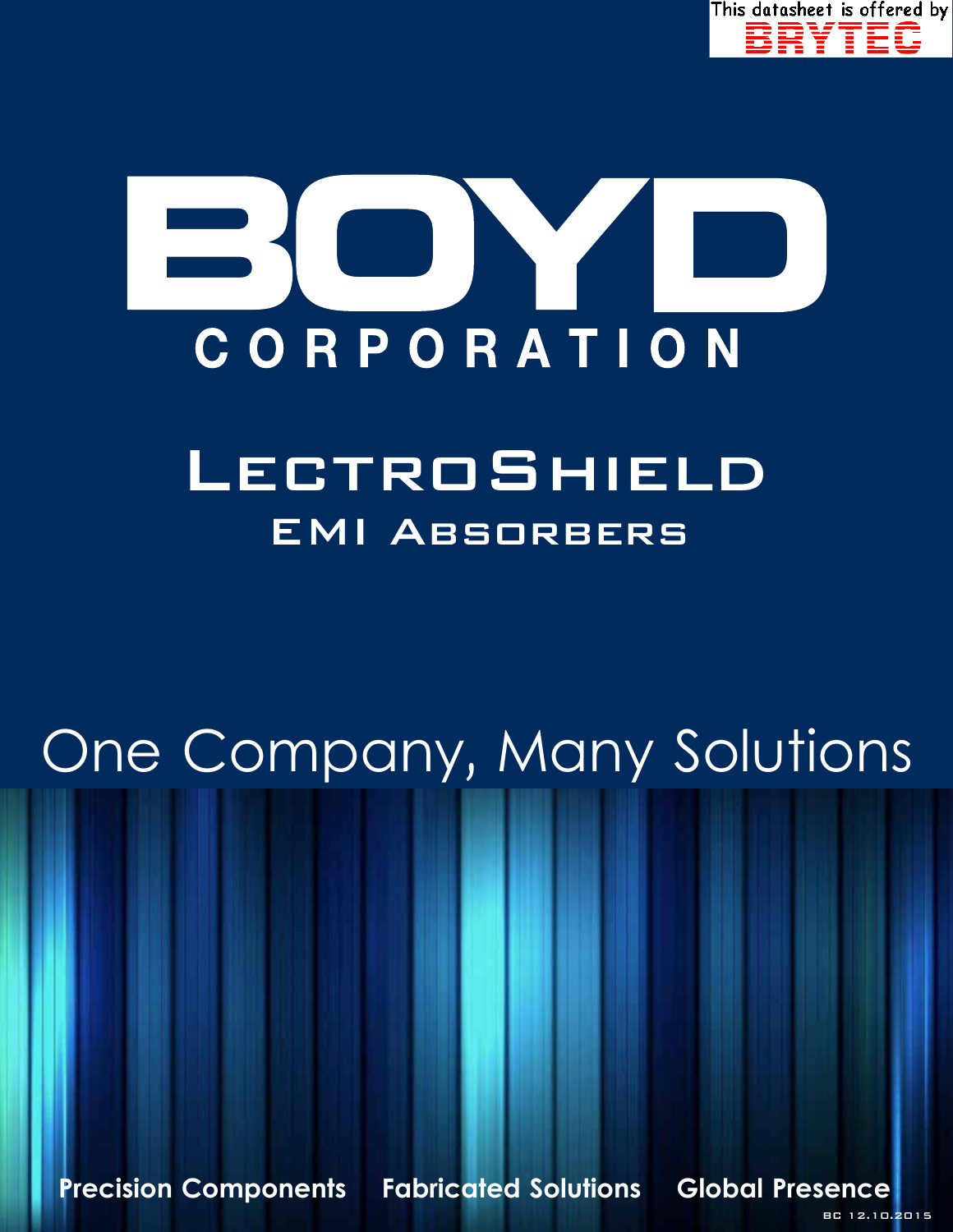

Seams and openings in electronic devices provide avenues for rogue energy waves to enter or exit a device, causing erratic performance. This is known as EMI (electromagnetic interference). Boyd's LectroShield conductive foams, elastomers, adhesives, and metal foils are designed to manage interference energy, improving reliability and efficiency in device performance.

Boyd's LectroShield EMI Absorbers are designed to eliminate unwanted electrical "noise" in an electronic device. Different to shielding solutions, EMI Absorbers are intended to absorb unwanted energy, controlling and minimizing internal interference and crosstalk, and are commonly used as last minute fixes to manage EMI concerns where device redesign is not possible. Absorbers can be flexible or rigid, easy to die cut, are dielectric so they can be used near metals, do not need to be grounded and available with PSA. For these reasons, EMI Absorber applications are diverse and vary greatly from more traditional shielding materials and solutions.

#### Boyd's EMI Absorber solutions span multiple frequency ranges and applications, including:

- General EMI Noise Absorption in a Flexible Format

BOM

**CORPORATION** 

- 1MHz 10GHz
- From 20 u' to 200 u'
- RFID & WPC in a Flexible Format
- 1MHz 3GHz
- 20 u' to 70 u'
- High Frequency Absorption in a Flexible Format
- 1GHz 40GHz
- WPC Absorption in a Rigid Format (125KHz)
- 140 u' to 670 u'
- Rigid NFC Ferrite (13.56MHz)





Boyd provides best-cost, engineered, specialty material-based energy management and sealing solutions through comprehensive technical materials and design expertise, world-class manufacturing quality, service reliability, and unparalleled supply chain management. Use Boyd's years of experience and engineering support in concert with your engineering / technical expertise to ensure your EMI challenges are solved in a cost effective, leading edge way.

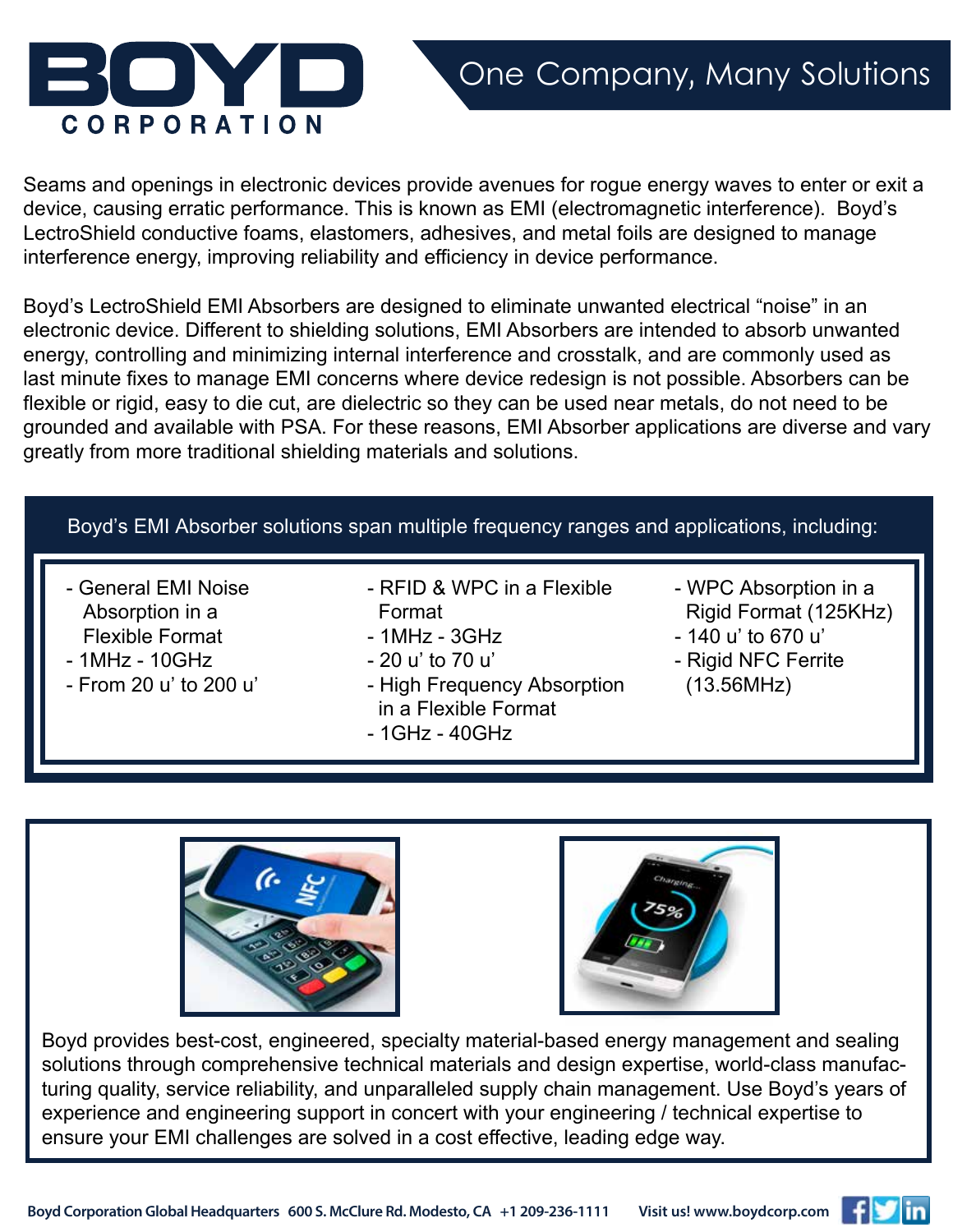

|                            |              | <b>Product Type: EMI Absorber</b>                |                                                  |    |
|----------------------------|--------------|--------------------------------------------------|--------------------------------------------------|----|
| <b>Properties</b>          | <b>Unit</b>  |                                                  | <b>BOYD Part Number</b>                          |    |
|                            |              |                                                  | BCEMI-310-1001   BCEMI-310-1002   BCEMI-310-1003 |    |
| <b>Frequency Ranges</b>    |              |                                                  | $1$ MHz ~ 10 GHz                                 |    |
| <b>Standard Thickness</b>  | mm           |                                                  | 0.025/0.05/0.1/0.15/0.2                          |    |
| Permeability (u')          | $@3$ MHz     | 20                                               | 30                                               | 50 |
| Use Temperature            | $\rm ^{o}C$  |                                                  | $-50 - 200$                                      |    |
| <b>Hardness</b>            | Shore A      |                                                  | 80                                               |    |
| Density                    | g/cm3        | 3.8                                              |                                                  |    |
| <b>Solder Resistance</b>   | 300°C/10sec  | Pass                                             |                                                  |    |
| <b>Chemical Resistance</b> | No Change    | Pass                                             |                                                  |    |
| Flammability               | <b>UL 94</b> | Yes                                              |                                                  |    |
| <b>Standard Size</b>       | R / Sheet    | Roll (1M width / 100M length)                    |                                                  |    |
| RoHS/HF                    |              | RoHS/HF                                          |                                                  |    |
| <b>Note</b>                |              | Application: General EMI Noise (Silicone Binder) |                                                  |    |

|                            |              | <b>Product Type: EMI Absorber</b>                |                                                  |     |  |
|----------------------------|--------------|--------------------------------------------------|--------------------------------------------------|-----|--|
| <b>Properties</b>          | <b>Unit</b>  |                                                  | <b>BOYD Part Number</b>                          |     |  |
|                            |              |                                                  | BCEMI-310-1004   BCEMI-310-1005   BCEMI-310-1006 |     |  |
| <b>Frequency Ranges</b>    |              |                                                  | $1$ MHz ~ 10 GHz                                 |     |  |
| <b>Standard Thickness</b>  | mm           |                                                  | 0.025/0.05/0.1/0.15/0.2                          |     |  |
| Permeability (u')          | $@3$ MHz     | 70                                               | 100                                              | 120 |  |
| Use Temperature            | $\rm ^{o}C$  | $-50 - 200$                                      |                                                  |     |  |
| <b>Hardness</b>            | Shore A      | 80                                               |                                                  |     |  |
| Density                    | g/cm3        | 3.8                                              |                                                  |     |  |
| <b>Solder Resistance</b>   | 300°C/10sec  | Pass                                             |                                                  |     |  |
| <b>Chemical Resistance</b> | No Change    | Pass                                             |                                                  |     |  |
| Flammability               | <b>UL 94</b> | <b>Yes</b>                                       |                                                  |     |  |
| <b>Standard Size</b>       | R / Sheet    | Roll (1M width / 100M length)                    |                                                  |     |  |
| <b>RoHS/HF</b>             |              | RoHS/HF                                          |                                                  |     |  |
| <b>Note</b>                |              | Application: General EMI Noise (Silicone Binder) |                                                  |     |  |

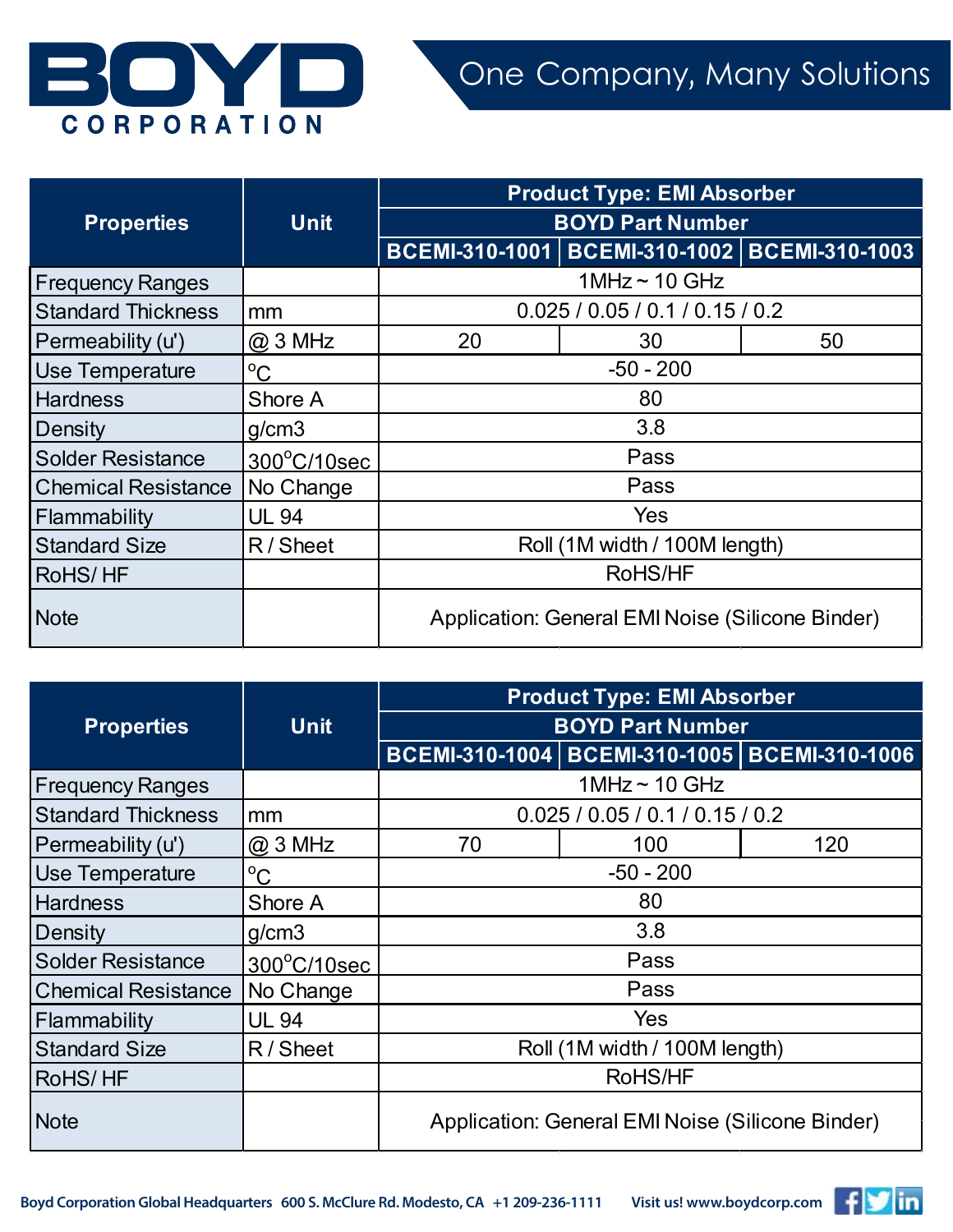

|                            |              | <b>Product Type: EMI Absorber</b>                |                                              |     |  |
|----------------------------|--------------|--------------------------------------------------|----------------------------------------------|-----|--|
| <b>Properties</b>          | <b>Unit</b>  |                                                  | <b>BOYD Part Number</b>                      |     |  |
|                            |              |                                                  | BCEMI-310-1007 BCEMI-310-1008 BCEMI-310-1009 |     |  |
| <b>Frequency Ranges</b>    |              |                                                  | $1$ MHz ~ 10 GHz                             |     |  |
| <b>Standard Thickness</b>  | mm           |                                                  | 0.025 / 0.05 / 0.1 / 0.15 / 0.2              |     |  |
| Permeability (u')          | $@3$ MHz     | 130                                              | 150                                          | 180 |  |
| Use Temperature            | $^{\circ}$ C |                                                  | $-50 - 200$                                  |     |  |
| <b>Hardness</b>            | Shore A      | 80                                               |                                              |     |  |
| Density                    | g/cm3        | 3.8                                              |                                              |     |  |
| <b>Solder Resistance</b>   | 300°C/10sec  | Pass                                             |                                              |     |  |
| <b>Chemical Resistance</b> | No Change    | Pass                                             |                                              |     |  |
| Flammability               | <b>UL 94</b> | Yes                                              |                                              |     |  |
| <b>Standard Size</b>       | R / Sheet    | Roll (1M width / 100M length)                    |                                              |     |  |
| RoHS/HF                    |              | RoHS/HF                                          |                                              |     |  |
| <b>Note</b>                |              | Application: General EMI Noise (Silicone Binder) |                                              |     |  |

|                            |              | <b>Product Type: EMI Absorber</b>                |
|----------------------------|--------------|--------------------------------------------------|
| <b>Properties</b>          | <b>Unit</b>  | <b>BOYD Part Number</b>                          |
|                            |              | <b>BCEMI-310-1010</b>                            |
| <b>Frequency Ranges</b>    |              | $1$ MHz ~ 10 GHz                                 |
| <b>Standard Thickness</b>  | mm           | 0.025 / 0.05 / 0.1 / 0.15 / 0.2                  |
| Permeability (u')          | $@3$ MHz     | 200                                              |
| Use Temperature            | $\rm ^{o}C$  | $-50 - 200$                                      |
| <b>Hardness</b>            | Shore A      | 80                                               |
| Density                    | g/cm3        | 3.8                                              |
| <b>Solder Resistance</b>   | 300°C/10sec  | Pass                                             |
| <b>Chemical Resistance</b> | No Change    | Pass                                             |
| Flammability               | <b>UL 94</b> | Yes                                              |
| <b>Standard Size</b>       | R / Sheet    | Roll (1M width / 100M length)                    |
| RoHS/HF                    |              | RoHS/HF                                          |
| <b>Note</b>                |              | Application: General EMI Noise (Silicone Binder) |

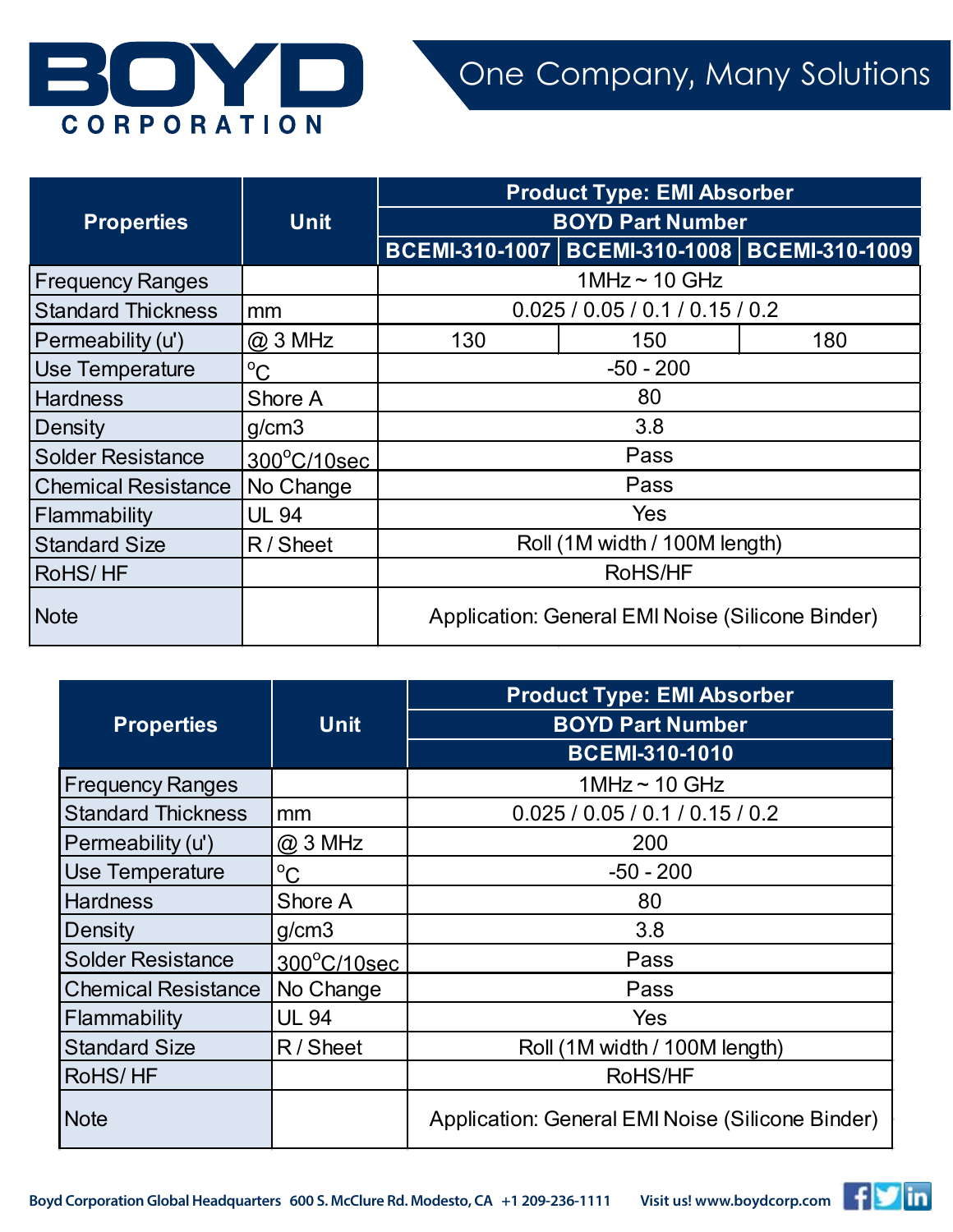

|                            |              | <b>Product Type: EMI Absorber</b> |                                                       |    |
|----------------------------|--------------|-----------------------------------|-------------------------------------------------------|----|
| <b>Properties</b>          | <b>Unit</b>  |                                   | <b>BOYD Part Number</b>                               |    |
|                            |              |                                   | BCEMI-310-1011   BCEMI-310-1012   BCEMI-310-1013      |    |
| <b>Frequency Ranges</b>    |              |                                   | $1$ MHz ~ $3$ GHz                                     |    |
| <b>Standard Thickness</b>  | mm           |                                   | 0.025 / 0.05 / 0.1 / 0.15 / 0.2                       |    |
| Permeability (u')          | $@3$ MHz     | 20                                | 30                                                    | 50 |
| Use Temperature            | $^{\circ}C$  |                                   | $-50 - 200$                                           |    |
| <b>Hardness</b>            | Shore A      | 80                                |                                                       |    |
| Density                    | g/cm3        | 3.8                               |                                                       |    |
| <b>Solder Resistance</b>   | 300°C/10sec  | Pass                              |                                                       |    |
| <b>Chemical Resistance</b> | No Change    | Pass                              |                                                       |    |
| Flammability               | <b>UL 94</b> | Yes                               |                                                       |    |
| <b>Standard Size</b>       | R / Sheet    | Roll (1M width / 100M length)     |                                                       |    |
| RoHS/HF                    |              | RoHS/HF                           |                                                       |    |
| <b>Note</b>                |              |                                   | Application: RFID / WPC / EMI Noise (Silicone Binder) |    |

|                            |              | <b>Product Type: EMI Absorber</b>                     |
|----------------------------|--------------|-------------------------------------------------------|
| <b>Properties</b>          | Unit         | <b>BOYD Part Number</b>                               |
|                            |              | <b>BCEMI-310-1014</b>                                 |
| <b>Frequency Ranges</b>    |              | 1MHz $\sim$ 3GHz                                      |
| <b>Standard Thickness</b>  | mm           | 0.025/0.05/0.1/0.15/0.2                               |
| Permeability (u')          | $@3$ MHz     | 70                                                    |
| Use Temperature            | $^{\circ}C$  | $-50 - 200$                                           |
| <b>Hardness</b>            | Shore A      | 80                                                    |
| Density                    | g/cm3        | 3.8                                                   |
| <b>Solder Resistance</b>   | 300°C/10sec  | Pass                                                  |
| <b>Chemical Resistance</b> | No Change    | Pass                                                  |
| Flammability               | <b>UL 94</b> | Yes                                                   |
| <b>Standard Size</b>       | R / Sheet    | Roll (1M width / 100M length)                         |
| RoHS/HF                    |              | RoHS/HF                                               |
| <b>Note</b>                |              | Application: RFID / WPC / EMI Noise (Silicone Binder) |

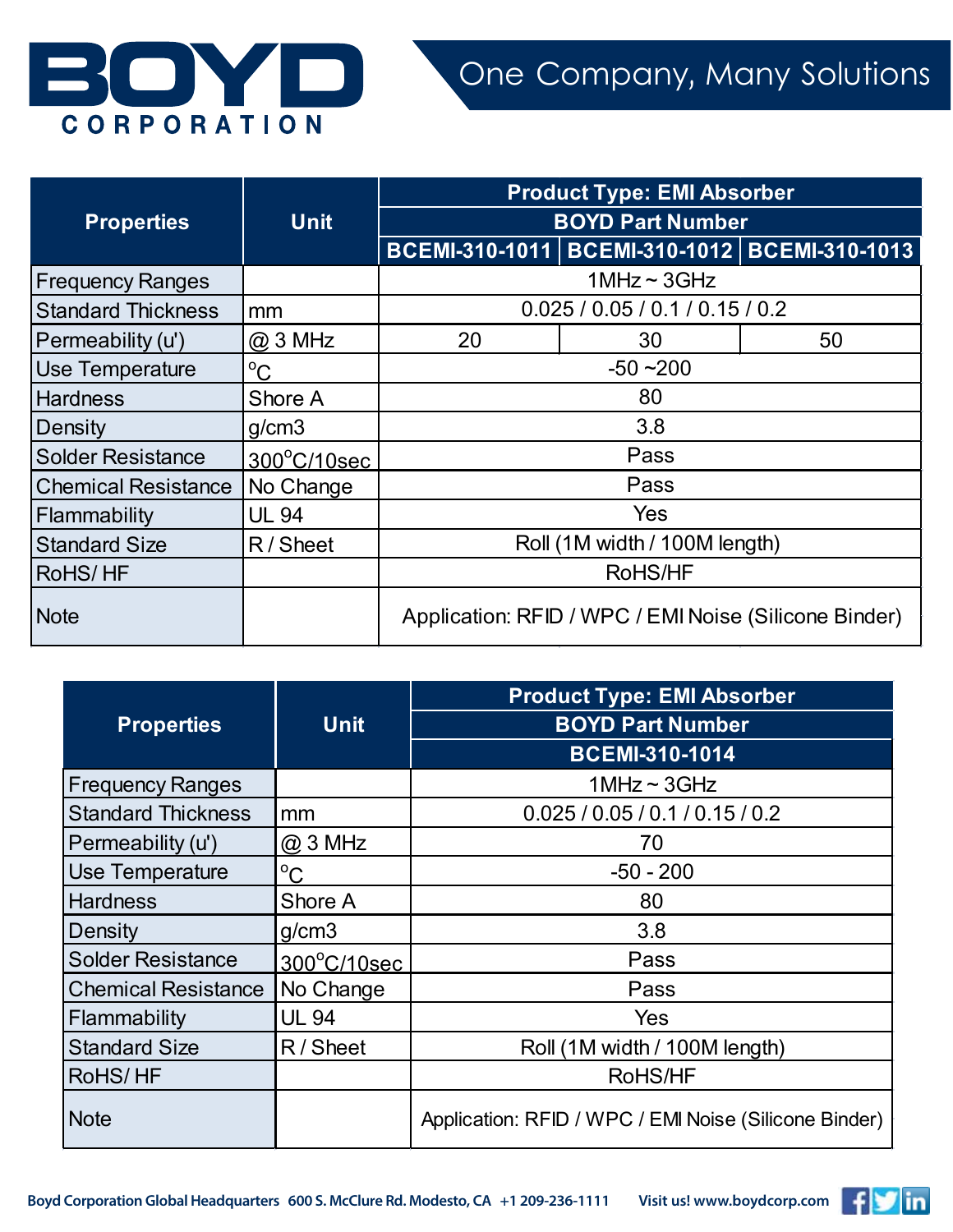

|                            |              | <b>Product Type: EMI Absorber</b> |                                          |  |
|----------------------------|--------------|-----------------------------------|------------------------------------------|--|
| <b>Properties</b>          | <b>Unit</b>  | <b>BOYD Part Number</b>           |                                          |  |
|                            |              |                                   | BCEMI-310-1015 BCEMI-310-1016            |  |
| <b>Frequency Ranges</b>    |              |                                   | $1$ GHz ~ $40$ GHz                       |  |
| <b>Standard Thickness</b>  | mm           |                                   | 0.5 / 1.0 / 1.5                          |  |
| Permeability (u')          | $@3$ MHz     | 4                                 | 3                                        |  |
| <b>Use Temperature</b>     | $^{\circ}C$  | $-50 \sim 180$                    |                                          |  |
| <b>Hardness</b>            | Shore A      | 70                                |                                          |  |
| Density                    | q/cm3        |                                   | 3.3                                      |  |
| <b>Solder Resistance</b>   | 300°C/10sec  | Pass                              |                                          |  |
| <b>Chemical Resistance</b> | No Change    |                                   | Pass                                     |  |
| Flammability               | <b>UL 94</b> |                                   |                                          |  |
| <b>Standard Size</b>       | R / Sheet    |                                   | 210mm*300mm                              |  |
| RoHS/HF                    |              | RoHS/HF                           |                                          |  |
| <b>Note</b>                |              | <b>Silicone Binder</b>            | <b>Application: High Frequency Noise</b> |  |

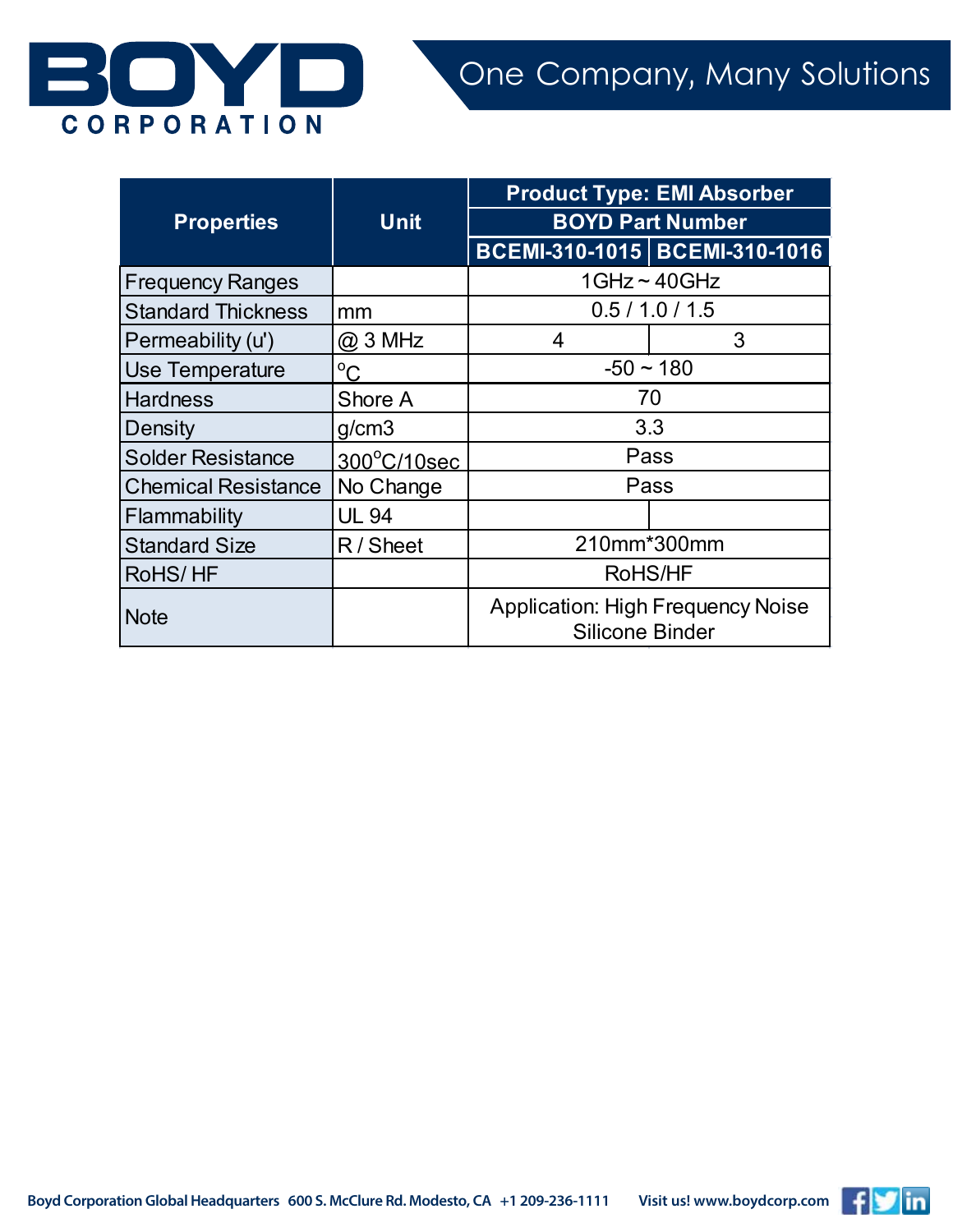



### **EXAMPLE BCEMI-310-1001-A-A-0.05**

20 u' absorber, absorber + acrylic adhesive structure + 22 micron adhesive  $@$  0.05mm thick

### **Product Structure Options**

A Absorber + Acrylic Adhesive

G Aluminum Foil + Absorber + Acrylic Adhesive

Copper Foil + Absorber + Acrylic Adhesive

| <b>Adhesive</b><br><b>Options</b> | Base Film   Adhesive                | (microns) (microns)                 | <b>Total (microns) Notes</b> |                    |
|-----------------------------------|-------------------------------------|-------------------------------------|------------------------------|--------------------|
| $\overline{A}$                    | $12 \overline{ }$                   | 10                                  | 22                           | Transparent        |
| $\overline{B}$                    | 12                                  | 18                                  | 30                           | Transparent        |
| $\overline{C}$                    | 12                                  | 30                                  | 42                           | Transparent        |
| ID                                | 12                                  | 18                                  | 30                           | <b>Blue</b>        |
| E                                 | Double Side Acrylic Tape 30 microns |                                     |                              | Transparent        |
| $\boldsymbol{0}$                  |                                     | N/A                                 |                              |                    |
| $\overline{2}$                    |                                     | 15                                  | 15                           | <b>Black</b>       |
| 3                                 | 5                                   | 20                                  | 25                           | Transparent        |
| $\overline{7}$                    | Double Side Acrylic Tape 50 microns |                                     |                              | Transparent        |
| 8                                 |                                     | Double Side Acrylic Tape 10 microns |                              |                    |
| 9                                 | 5                                   |                                     | 15                           | <b>Transparent</b> |



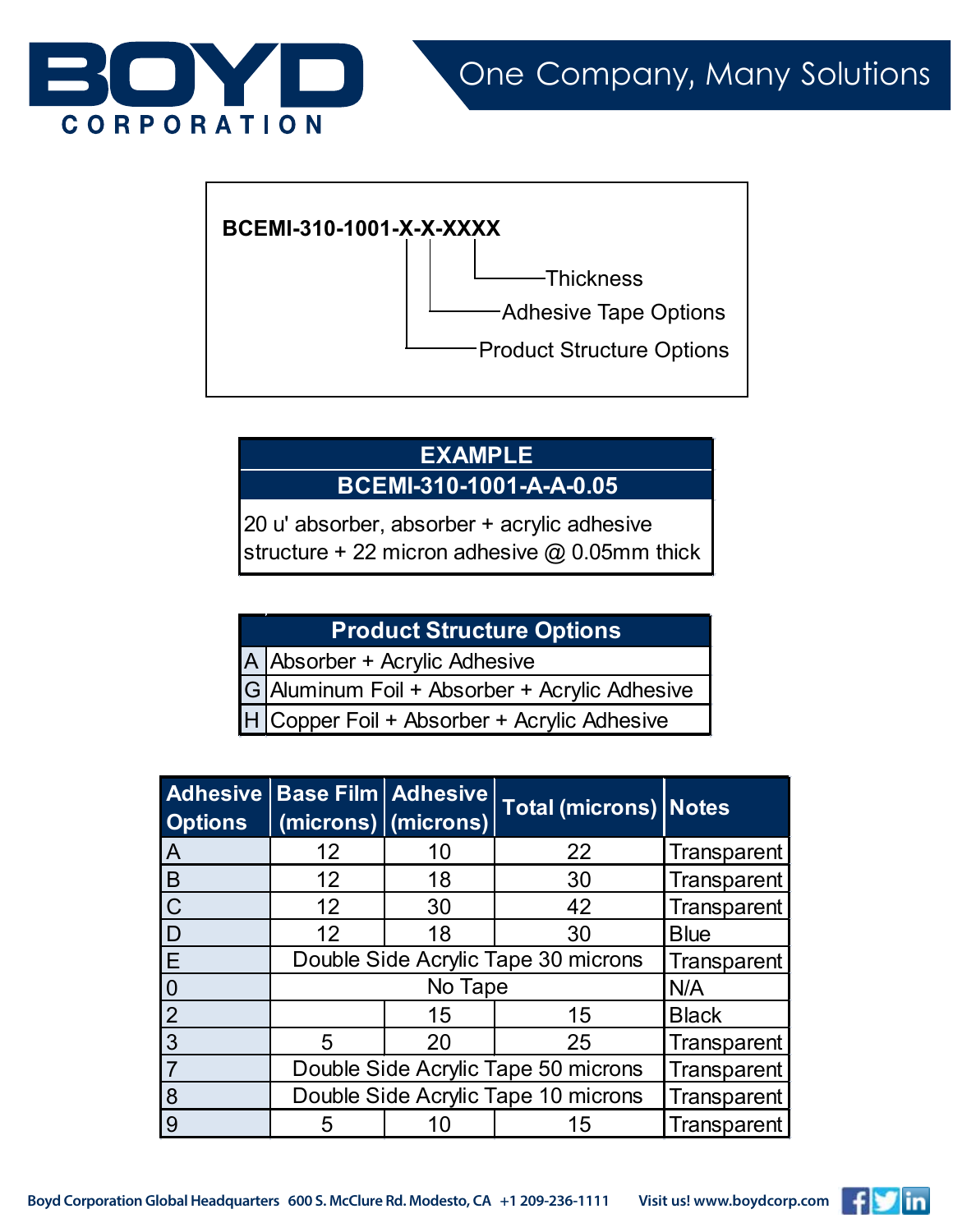

|                         |               | <b>Product Type: EMI Absorber</b>                    |                                                  |     |
|-------------------------|---------------|------------------------------------------------------|--------------------------------------------------|-----|
| <b>Properties</b>       | <b>Unit</b>   |                                                      | <b>BOYD Part Number</b>                          |     |
|                         |               |                                                      | BCEMI-310-1017   BCEMI-310-1018   BCEMI-310-1019 |     |
| <b>Frequency Ranges</b> |               | 13.56 MHz                                            |                                                  |     |
| Standard Thickness Imm  |               | 0.045 / 0.06 / 0.08 / 0.1 / 0.15 / 0.18 / 0.2 / 0.25 |                                                  |     |
| Permeability (u')       | $@.13.56$ MHz | 150                                                  | 130                                              | 110 |
| Permeability (u")       | @ 13.56 MHz   | 3                                                    |                                                  |     |
| Use Temperature         | $^{\circ}C$   | 215 (ferrite only)                                   |                                                  |     |
| <b>Standard Size</b>    | Max. mm       | 135x135                                              |                                                  |     |
| RoHS/HF                 |               | RoHS/HF                                              |                                                  |     |
| <b>Note</b>             |               | Application: NFC (Ferrite)                           |                                                  |     |





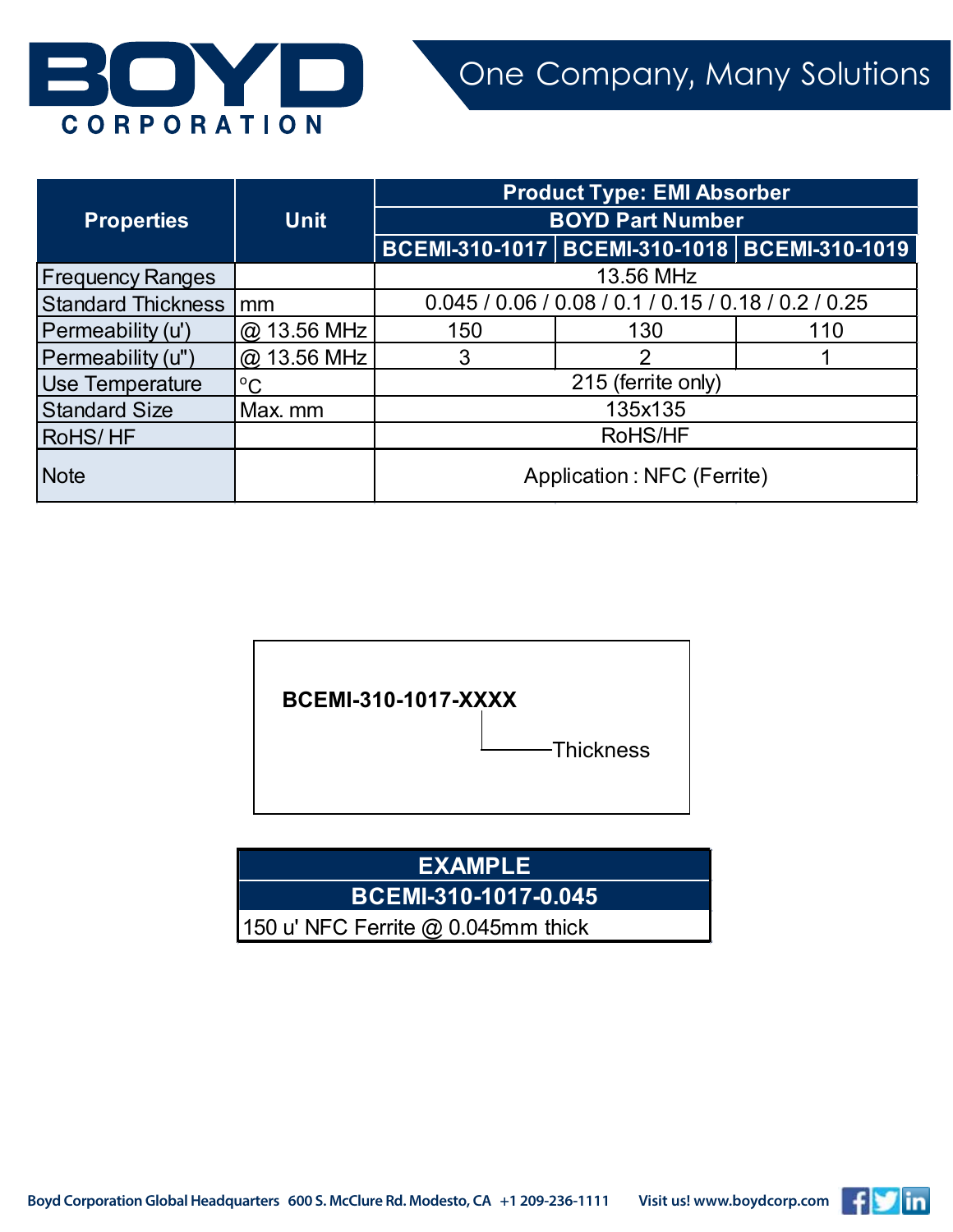

|                           |             |                                                            | <b>Product Type: EMI Absorber</b> |                                                  |
|---------------------------|-------------|------------------------------------------------------------|-----------------------------------|--------------------------------------------------|
| <b>Properties</b>         | <b>Unit</b> | <b>BOYD Part Number</b>                                    |                                   |                                                  |
|                           |             |                                                            |                                   | BCEMI-310-1020   BCEMI-310-1021   BCEMI-310-1022 |
| <b>Frequency Ranges</b>   |             | 125KHz                                                     |                                   |                                                  |
| <b>Standard Thickness</b> | mm          | 0.045 / 0.06 / 0.08 / 0.1 / 0.15 / 0.18 / 0.2 / 0.25 / 0.3 |                                   |                                                  |
| Permeability (u')         | @ 100 KHz   | 140                                                        | 310                               | 380                                              |
| <b>Use Temperature</b>    | $^{\circ}C$ | 215(ferrite only)                                          | 210(ferrite only)                 | 150(ferrite only)                                |
| <b>Standard Size</b>      | Max. mm     | 135x135                                                    |                                   |                                                  |
| RoHS/HF                   |             | RoHS/HF                                                    |                                   |                                                  |
| <b>Note</b>               |             | Application: Wireless Charger (Ferrite)                    |                                   |                                                  |

|                           |             | <b>Product Type: EMI Absorber</b>    |                                |  |  |
|---------------------------|-------------|--------------------------------------|--------------------------------|--|--|
| <b>Properties</b>         | <b>Unit</b> | <b>BOYD Part Number</b>              |                                |  |  |
|                           |             | <b>BCEMI-310-1023</b>                | <b>BCEMI-310-1024</b>          |  |  |
| <b>Frequency Ranges</b>   |             | 125KHz                               |                                |  |  |
| <b>Standard Thickness</b> | lmm         | 0.045/0.06/0.08/0.1/0.15/            | $0.2 - 0.6$                    |  |  |
|                           |             | 0.18 / 0.2 / 0.25 / 0.3              |                                |  |  |
| Permeability (u')         | @ 100 KHz   | 600                                  | 330                            |  |  |
| <b>Use Temperature</b>    | $^{\circ}C$ | 100(ferrite only)                    | 210(ferrite only)              |  |  |
| <b>Standard Size</b>      | Max. mm     | 135x135                              | 50x45                          |  |  |
| <b>RoHS/HF</b>            |             | RoHS/HF                              | RoHS/HF                        |  |  |
| <b>Note</b>               |             | <b>Application: Wireless Charger</b> | <b>Wireless Charger Medium</b> |  |  |
|                           |             | (Ferrite)                            | Power (Ferrite)                |  |  |